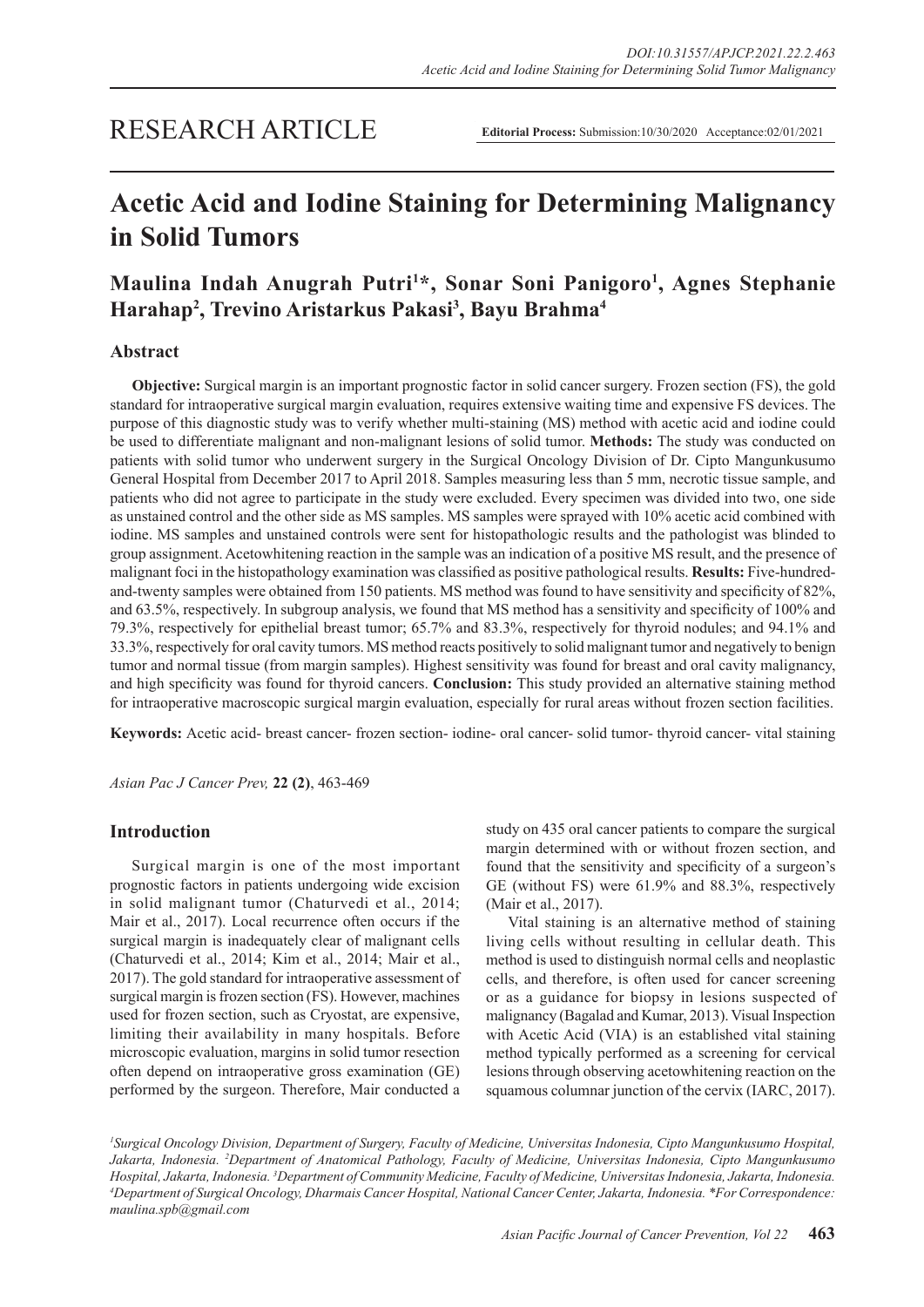#### *Maulina Indah Anugrah Putri et al*

Sankaranarayanan et al., (2013) investigated diagnostic accuracy of acetic acid 4% (VIA) and Lugol's iodine (VILI) in cervical cancer screening for 4,444 women in India. Results showed that staining methods had a relatively high sensitivity, 88.6% (VIA) and 87.2% (VILI), and specificity, 78% (VIA) and 84.7% (VILI). Sauvaget et al. (2011) conducted a meta-analysis by collecting data from 26 study of cervical cancer screening and reported an 80% sensitivity and 92% specificity for VIA.

However, vital staining is very rarely used for screening of other solid tumors. In this study, we aimed to verify whether acetic acid can be used to differentiate malignant and non-malignant lesions in solid tumor and tissue specimen in general. In addition to acetic acid, we also used iodine for second staining, which has been found to be sensitive for staining healthy tissue or nonmalignant lesions. We hoped that the result of this study can be used as a benchmark to determine the use of this staining method in the evaluation of surgical margin intraoperatively.

#### **Materials and Methods**

This is a cross-sectional diagnostic study conducted on surgical specimen taken from patients who underwent surgery or biopsy in the Surgical Oncology Division of Faculty of Medicine, Universitas Indonesia/Rumah Sakit Cipto Mangunkusumo (FMUI/RSCM). This study has been approved by the Ethical Committee of FMUI/ RSCM with Protocol Number 17-11-1115. The patients were informed about the study and consent was obtained prior to the procedure. From 153 patients with solid tumors (breast, thyroid, oral, skin, maxilla/mandible, lymph node, parathyroid, soft tissue, and sarcoma) who were operated in RSCM, Jakarta, Indonesia from December 2017 to April 2018, 3 patients were excluded due to very small specimen (measuring less than 5 mm), necrotic tissue, and refusal to participate in this study, resulting in a total of 150 patients. The method used in this study was based on Visual Inspection Acetic Acid (VIA) and Visual Inspection with Lugol Iodine (VILI) method established by the World Health Organization (WHO) (IARC, 2017). The author visually inspected and compared the pre- and post-staining coloration changes in the samples compared to the unstained controls. Samples were tissue specimens taken from surgery or biopsy. From the surgical specimens, samples were obtained from the tumor and the normal tissue margin. Only tumor samples were taken from biopsy specimens. All samples were divided into 2 parts symmetrically in order to obtain the most similar specimens between the stained sample and the unstained controls. The MS samples were sprayed with 10% acetic acid, observed for one minute, and then rinsed with distilled water (aquadest). They were subsequently sprayed with iodine and then observed for one minute, and rinsed again with distilled water. Areas with acetowhitening (where the color changed to white) were classified as positive result. Areas of tissue that became yellowish-brown in vital staining is classified as negative result. Photographic documentation is made after multi-staining (MS) by putting the multi-stained and non-stained samples side by

side on a clean gauze to directly compare acetowhitening reaction, yellowish-brown, or mixed changes in coloration. Subsequently, all samples were drowned in buffered formaldehyde immediately in under one hour after surgery to minimize warm ischemic process and were prepared for histopathology examination. The pathologist was blinded to group assignment and we used blinding codes in the histopathology slides.

The interpretation of histopathology result was divided into 6 groups (malignant focus, malignant, benign, normal, infection/inflammation, and undetermined). Results interpreted as malignant or malignant foci are considered positive, while other interpretations are considered negative. After all the histopathology examinations are completed, the blinding codes were removed and the results were recorded. The histopathology examination results of multi-stained samples and non-stained samples were compared to evaluate the effect of MS in pathology slide quality and necrotic effect.

The results of acetowhitening observation were then compared with the histopathology results. The author also examined the effect of staining and slide fixation on the histopathology of multi-stained specimens compared to the non-stained group, from which we determine whether the specimen slides were in optimum or suboptimum condition. We also examined the effect of staining on cellular damage. If general necrosis was present on the treatment sample slides but not on the non-stained slides, the specimen was considered as damaged from staining; necroses present focally or around the tumor focus were considered general tumor necroses as opposed to a reaction to staining.

Since this study is quite novel study for solid tumors, the sampel size is calculated by the ability of frozen section to predict specificity of 90% compare with histopatology, with 5% of significance level and 5% precision. Data analysis was performed using with IBM SPSS version 25.0 for statistical analysis.

## **Results**

#### *Patients Characteristics*

From 153 patients, 3 were excluded due to refusal to participate, specimen samples being too small and due to tissue necrosis (Figure 1). Of the remaining 150 patients, 50 were males and 100 were females. Participants' age ranged from 10 years old to 79 years old, and the mean age was 45 years old. The most frequent case in this study was thyroid tumors, and the least frequent was parathyroid tumors. In Table 1, we present the distribution of positive values from acetic acid and iodine staining examination based on tumor type, histopathology results, and vital staining.

We took 520 biopsy samples from 150 patients and divided the samples into 2 groups: control (unstained) group and study (MS) group. The results of solid tumor samples histopathology examinations were interpreted as benign tumor, malignant focus, malignant, infection/ inflammation, normal, and undetermined. Samples of healthy tissue were taken if the technique used in the surgery includes removal of healthy tissue area (e.g. in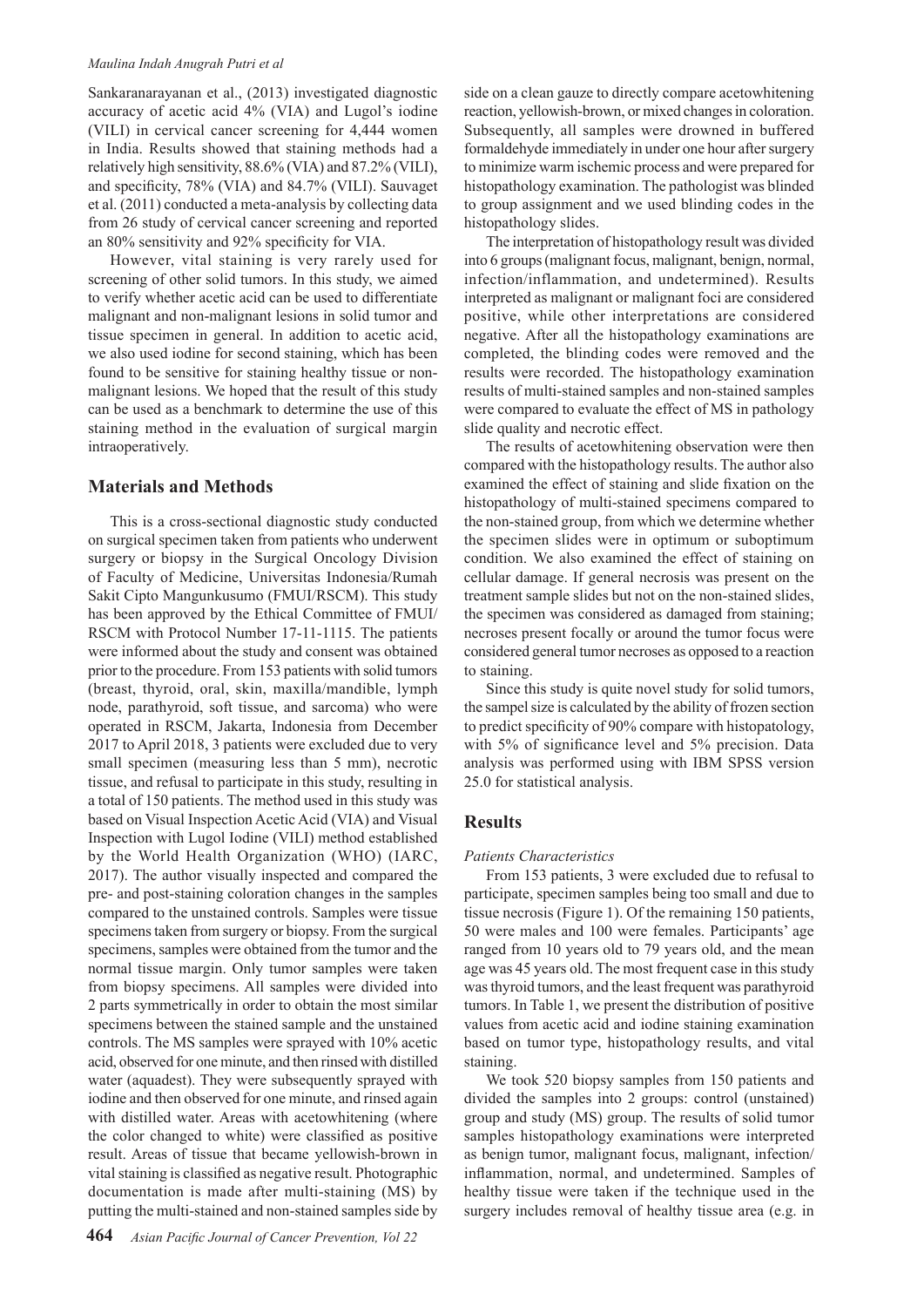

Figure 1. Flow of Participant

mastectomy, the sample was taken from breast cancer area and macroscopic normal breast tissue). Samples of healthy tissue were not taken for examination if only biopsy was performed. From a total of 22 metastatic lymph node specimens, 14 were metastases from breast tumors, 3 were metastases from thyroid tumors, 3 were metastases from oral cavity tumors and 2 were from skin tumors.

## *Histopathology*

Table 2 showed some examples of macroscopic changes that can be seen with MS methods. Acetowhitening reactions occur in breast cancer specimens, squamous cell carcinoma, thyroid cancer, oral cancer, malignant lymphoma, and non-melanoma skin cancer. For sarcoma, the majority of staining results are mixed (acetowhitening was predominant with scattered yellowish iodine area). For this type tumor, MS generated yellowish changes in coloration in benign or normal tissue sample because iodine absorption is more dominant with no apparent acetowhitening.

The two rightmost columns showed the histopathological comparison between unstained controls and MS samples. It was apparent that the histopathological features of the unstained controls and MS samples were quite similar. No interference in terms of hematoxylin-eosin (HE) dye uptake was observed in the cell structures, including nuclei and cytoplasm, most likely due to the fact that acetic acid was also used in the process of HE staining. Therefore, MS methods will not affect the histopathological interpretation by the pathologist.

## *Diagnostic value of multistaining*

Table 3 shows the comparison between positive and negative results yielded through multistaining method and histopathological examinations. Samples were insufficient to conduct statistic test for maxillary/mandibular, oral, soft tissue, parathyroid, and thyroid tumors. The sensitivity, specificity, PPV, NPV, and accuracy of multistaining method are shown for all tumors also according to tumor type. Highest sensitivity was found for breast and oral

| No | Variable                                            | Category               | Total patient  |               | Total |
|----|-----------------------------------------------------|------------------------|----------------|---------------|-------|
|    |                                                     |                        | $\mathbf n$    | $\frac{0}{0}$ |       |
|    | Classification of solid tumor                       | <b>Breast</b>          | 31             | 20.6          | 150   |
|    |                                                     | Thyroid                | 40             | 26.7          |       |
|    |                                                     | Oral                   | 26             | 17.4          |       |
|    |                                                     | Skin                   | 8              | 5.3           |       |
|    |                                                     | Primary Lymph Node     | 14             | 9.3           |       |
|    |                                                     | Maxilla/Mandible       | 6              | 4.0           |       |
|    |                                                     | Soft tissue/Sarcoma    | 20             | 13.4          |       |
|    |                                                     | Salivary gland         | 3              | 2.0           |       |
|    |                                                     | Parathyroid            | $\overline{2}$ | 1.3           |       |
| 2  | Classification of histopathology examination result | Malignant focus        | 23             | 4.4           | 520   |
|    |                                                     | Malignant              | 205            | 39.4          |       |
|    |                                                     | Benign                 | 104            | 20.0          |       |
|    |                                                     | Normal Tissue          | 123            | 23.7          |       |
|    |                                                     | Inflammation/infection | 46             | 8.8           |       |
|    |                                                     | Undetermined           | 19             | 3.7           |       |

Table 1. Patients Characteristics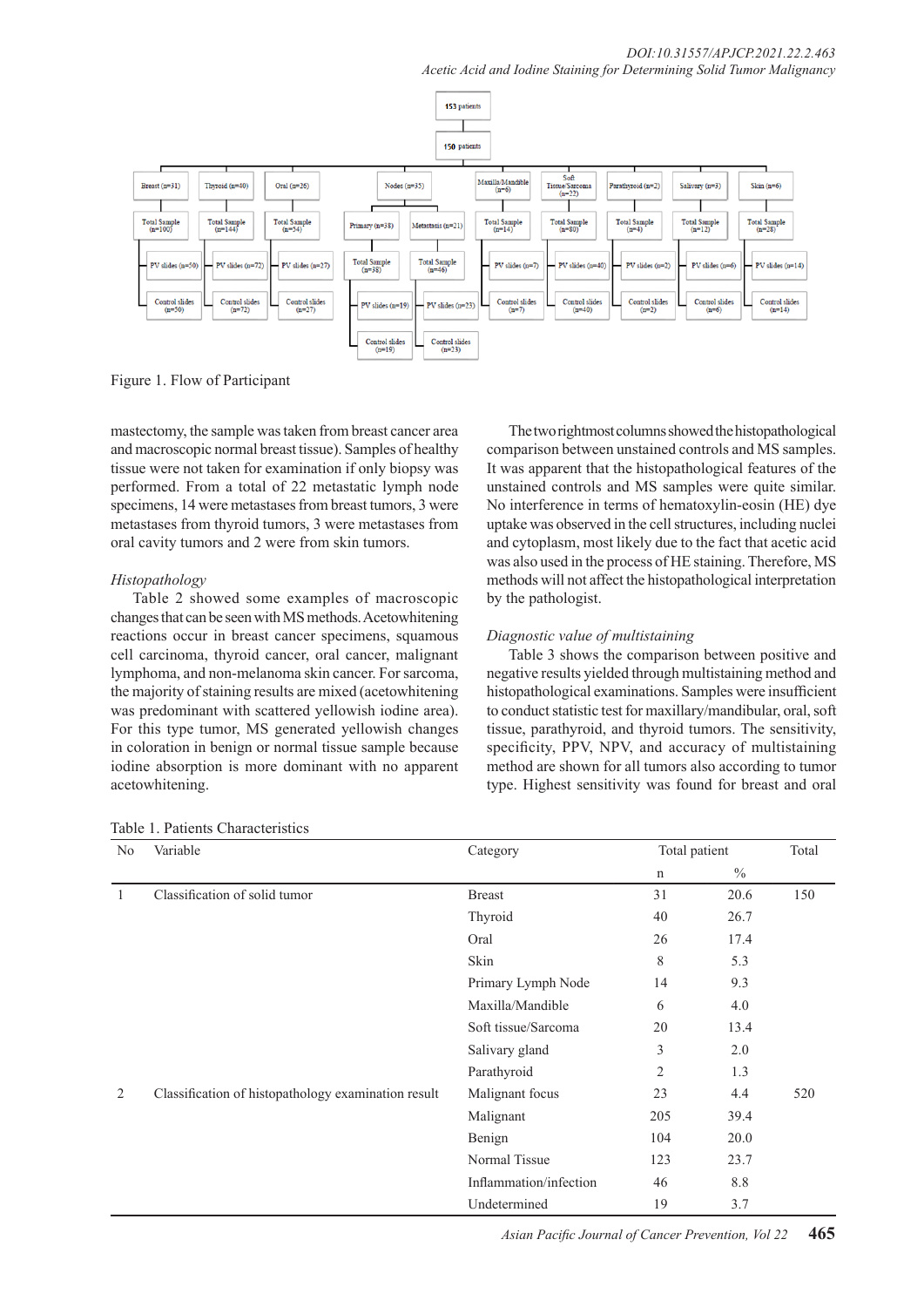### *Maulina Indah Anugrah Putri et al*

## Table 2. Comparison of Several Macroscopic and Microscopic Solid Tumor Specimens

| Tissue (Diagnosis)                                                                 | Specimen before<br>staining | Specimen after multistaining<br>(MS) on one side of the sample | Control Tissue<br>Histopathology | Multistaining Tissue<br>Histopathology |
|------------------------------------------------------------------------------------|-----------------------------|----------------------------------------------------------------|----------------------------------|----------------------------------------|
| <b>Breast</b><br>(Breast Cancer), 100x<br>magnification.                           |                             |                                                                |                                  |                                        |
| Breast skin (Normal) from<br>mastectomy specimen,<br>100x magnification            |                             |                                                                |                                  |                                        |
| Thyroid<br>(Papillary Thyroid<br>Carcinoma), 100x<br>magnification                 |                             |                                                                |                                  |                                        |
| Thyroid (Adenomatous<br>goiter), 100x<br>magnification                             |                             |                                                                |                                  |                                        |
| Lymph Node<br>in the neck<br>(Tuberculous<br>Lymphadenitis), 100x<br>magnification |                             |                                                                |                                  |                                        |
| Lymph Node<br>(Non-Hodgkin Malignant<br>Lymphoma), 400x<br>magnification           |                             |                                                                |                                  |                                        |
| Tongue<br>(Squamous Cell<br>Carcinoma), 100x<br>magnification                      |                             |                                                                |                                  |                                        |
| Soft tissue of the Neck<br>(Lipoma), 100x<br>magnification                         |                             |                                                                |                                  |                                        |
| Abdominal Wall<br>(Fibrosarcoma), 100x<br>magnification                            |                             |                                                                |                                  |                                        |
| Mandible<br>(Ameloblastoma), 100x<br>magnification                                 |                             |                                                                |                                  |                                        |

cavity tumors, and high specificity was found for thyroid tumors.

Some of the samples also have frozen section results. In surgical oncologic surgery, the using of frozen section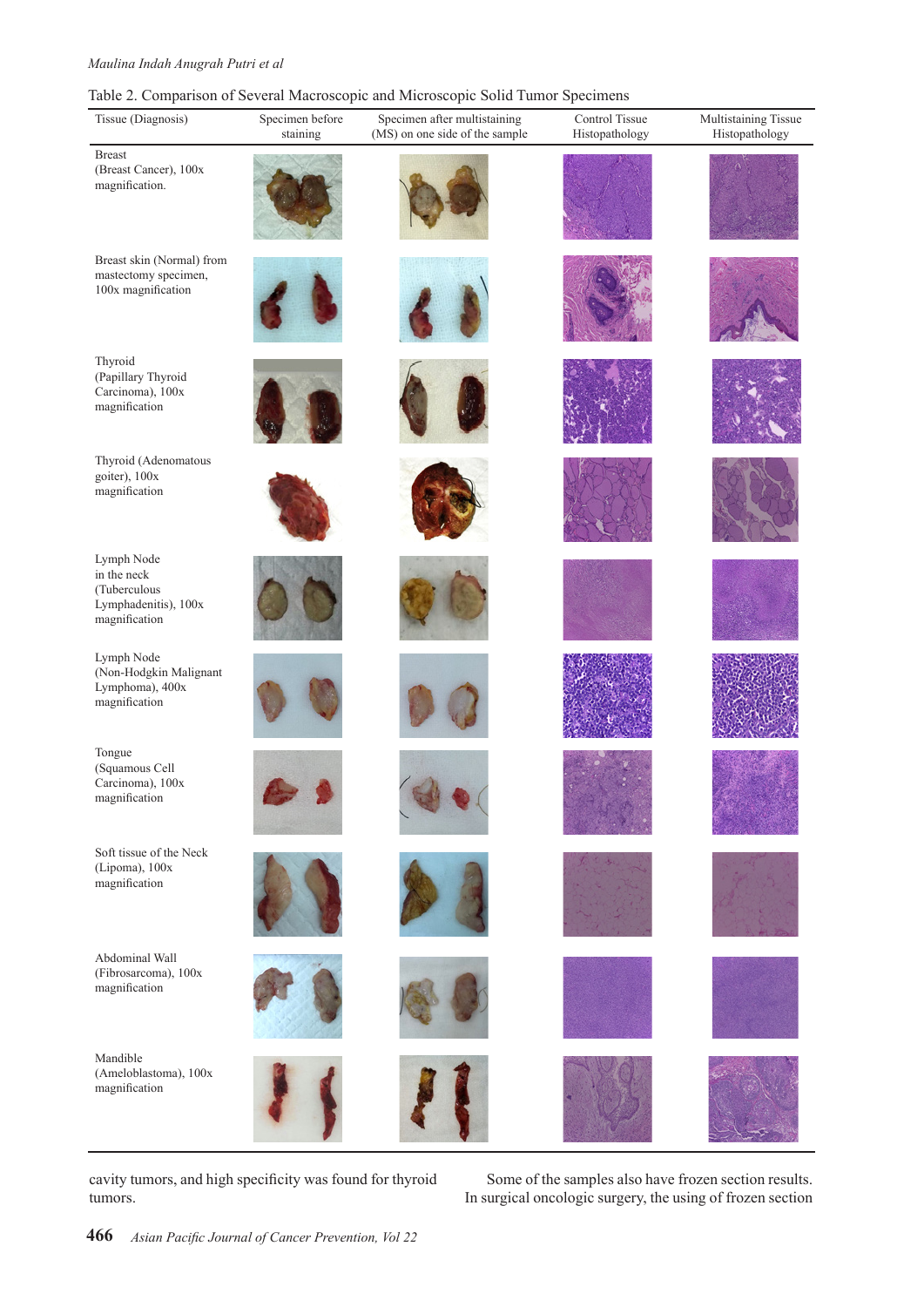| Category            | Sensitivity<br>$(\% (95\% \text{ CI}))$ | Specificity<br>$(\% (95\% \text{ CI}))$ | <b>PPV</b><br>$(\% (95\% \text{ CI}))$ | <b>NPV</b><br>$(\% (95\% \text{ CI}))$ | Accuracy<br>$(\% (95\% \text{ CI})$ |
|---------------------|-----------------------------------------|-----------------------------------------|----------------------------------------|----------------------------------------|-------------------------------------|
| All solid tumor     | 82 (76.6-87.4)                          | $63.5(56.7-70.2)$                       | $65.8(59.1-72.4)$                      | $80.5(74.9-86.1)$                      | $72(65.1 - 78.2)$                   |
| <b>Breast</b>       | $100(75.8-100)$                         | 79.3 (61.6-90.2)                        | $66.8(43.8-83.7)$                      | $100(85.7-100)$                        | 85.4 (70.8-94.4)                    |
| Thyroid             | $65.7(49.2-79.2)$                       | 83.3 (55.2-95.3)                        | $92(75-97.8)$                          | $45(30.8-59.2)$                        | $70.2(55.1 - 82.7)$                 |
| Oral                | 94.1 (71.3-99.9)                        | $33.3(0.8-90.6)$                        | 88.9 (78-94.7)                         | $50(7.7-97.1)$                         | 85 (62.1-96.8)                      |
| Sarcoma             | 80 (68.4-91.6)                          | 73.1 (60.3-85.9)                        | 53.3 (38.9-67.7)                       | 90.5 (82-99)                           | 75 (57.8-87.8)                      |
| Regional lymph node | 75 (56-94)                              | $41.7(20-63.3)$                         | $46.2(24.4-68)$                        | $71.4(51.6-91.2)$                      | 55 (31.5-76.9)                      |

PPV, Positive Predictive Value; NPV, Negative Predictive Value; 95% CI, 95% Confidence Interval

| Table 4. Sensitivity, Specificity, PPV, NPV of MS (All Tumor) Compare with Frozen Section Datas |  |  |  |
|-------------------------------------------------------------------------------------------------|--|--|--|
|-------------------------------------------------------------------------------------------------|--|--|--|

| Category       | Sensitivity<br>$(\% (95\% \text{ CI}))$ | Specificity<br>$(\% (95\% \text{ CI}))$                                                                                                                                                                                                                                                                                                                                                                                                                     | <b>PPV</b><br>$(\% (95\% \text{ CI}))$ | NPV<br>$(\% (95\% \text{ CI}))$ | Accuracy<br>$(\% (95\% \text{ CI}))$ |
|----------------|-----------------------------------------|-------------------------------------------------------------------------------------------------------------------------------------------------------------------------------------------------------------------------------------------------------------------------------------------------------------------------------------------------------------------------------------------------------------------------------------------------------------|----------------------------------------|---------------------------------|--------------------------------------|
| Multistaining  | 82 (76.6-87.4)                          | $63.5(56.7-70.2)$                                                                                                                                                                                                                                                                                                                                                                                                                                           | $65.8(59.1-72.4)$                      | 80.5 (74.9-86.1)                | $72(65.1 - 78.2)$                    |
| Frozen section | 91.7 (73-98.9)                          | 92.9 (66.1-99.8)                                                                                                                                                                                                                                                                                                                                                                                                                                            | 95.7 (76.8-99.3)                       | 86.7 (63.1-96.1)                | $92.1(78.6-98.3)$                    |
| $\mathbf{m}$   |                                         | $\mathcal{L}(\mathcal{L}(\mathcal{L}(\mathcal{L}(\mathcal{L}(\mathcal{L}(\mathcal{L}(\mathcal{L}(\mathcal{L}(\mathcal{L}(\mathcal{L}(\mathcal{L}(\mathcal{L}(\mathcal{L}(\mathcal{L}(\mathcal{L}(\mathcal{L}(\mathcal{L}(\mathcal{L}(\mathcal{L}(\mathcal{L}(\mathcal{L}(\mathcal{L}(\mathcal{L}(\mathcal{L}(\mathcal{L}(\mathcal{L}(\mathcal{L}(\mathcal{L}(\mathcal{L}(\mathcal{L}(\mathcal{L}(\mathcal{L}(\mathcal{L}(\mathcal{L}(\mathcal{L}(\mathcal{$ |                                        |                                 |                                      |

PPV, Positive Predictive Value; NPV, Negative Predictive Value; 95% CI, 95% Confidence Interval

is limited for several important occasions, like if the preoperative FNAC/biopsy is not clear, to define free margins, to define regional lymph node metastasis, etc. All the frozen sections datas, which related with the study, are collected and analyzed statistically compare with histopatological results. Table 4 shows the strenght of multistaining methods compare with frozen section methods.

#### **Discussion**

The current study used 10% acetic acid and iodine as staining agents, which are relatively safe for tissue and easily-available in a very affordable price. To minimize bias which might occur due to mixed/indeterminate results in the MS samples, we directly compared multi-stained samples with their non-stained counterparts placed side by side on a clean gauze. According to the 2012 College of American Pathologists (CAP) Laboratory Accreditation Manual, the MS process should be performed within 1 hour after the surgical specimens were removed from the body and the samples should be drowned in a buffer formaldehyde solution to reduce the risk of tissue necrosis related to warm ischemic time (Sharkey, 2012). Based on the analysis made by the pathologist consultant, 100% of the slides are in optimum condition for assessment and no necrosis related to MS effect was found in the multi-stained samples when compared to the non-stained samples.

Based on the result of this study, we can conclude that this method of staining (using acetic acid and iodine) can be used to differentiate between malignant solid tumor tissue and normal tissue in general, with a sensitivity and specificity of 82% and 63.5%, respectively. If mixed result were included in the positive group, the sensitivity was increased to  $86\%$  (95% CI 81.7 – 90.3), and specificity was decreased to  $47.8\%$  (95% CI  $41.8 - 54.2$ ) for all solid tumors (breast, thyroid, oral, skin, salivary gland, soft tissue, parathyroid, lymph node, maxillary and mandible tumors).

When broken down into subgroups, the highest sensitivity was found in breast and oral cavity tumors, and the highest specificity was found in thyroid tumors. In patients with solid tumor of the breast, MS method was found to have a sensitivity and specificity of 100% (95% CI 75.8 – 100) and 79.3% (95% CI 61.6 – 90.2), respectively. The color of all samples taken from normal breast tissue from surgical specimen turned to yellow, indicating negative MS results. This result can be used in the future to analyze the role of MS method in the surgical margin examination during breast cancer surgery.

In patients with oral cavity tumors, we found a sensitivity, specificity, PPV, and NPV of 94.1%, 33.3%, 88.9% and 50%, respectively. Watanabe et al. evaluated the effectiveness of iodine staining in detecting oral cancer (squamous cell carcinoma) and found a sensitivity and specificity of 100% and 59,6%, respectively (Watanabe et al., 2012). In oral cavity carcinoma, most of the samples were obtained from biopsy due to the fact that patients typically came at an advanced stage, and had been given neoadjuvant therapy in the form of chemotherapy or chemoradiation. Surgery would then be performed if the patient responded well to neoadjuvant, either through partial response or complete response. Of all patients with oral cavity carcinoma enrolled in this study, only two underwent definitive surgery; thus, only two normal tissue sample (surgical margin) were obtained. This MS method can be used in further study for oral cancer screening.

In patients with solid tumor of the thyroid, we found a sensitivity and specificity of 65.7% (95% CI 49.2 – 79.2%) and 83.3% (95% CI 55.2 – 95.3%), respectively. If mixed results were included in the calculation, the values became 73.9% (95% CI 63.4 - 84.6) and 50% (95% CI 29.9 – 70.1%) for sensitivity dan specificity, respectively. The fact that specificity surpassed sensitivity meant vital staining had sufficient ability to differentiate normal thyroid and malignant thyroid. If the thyroid specimen (from isthmolobectomy and lobectomy surgery) did not exhibit acetowhitening reaction with vital stain, it could strengthen the clinical intraoperative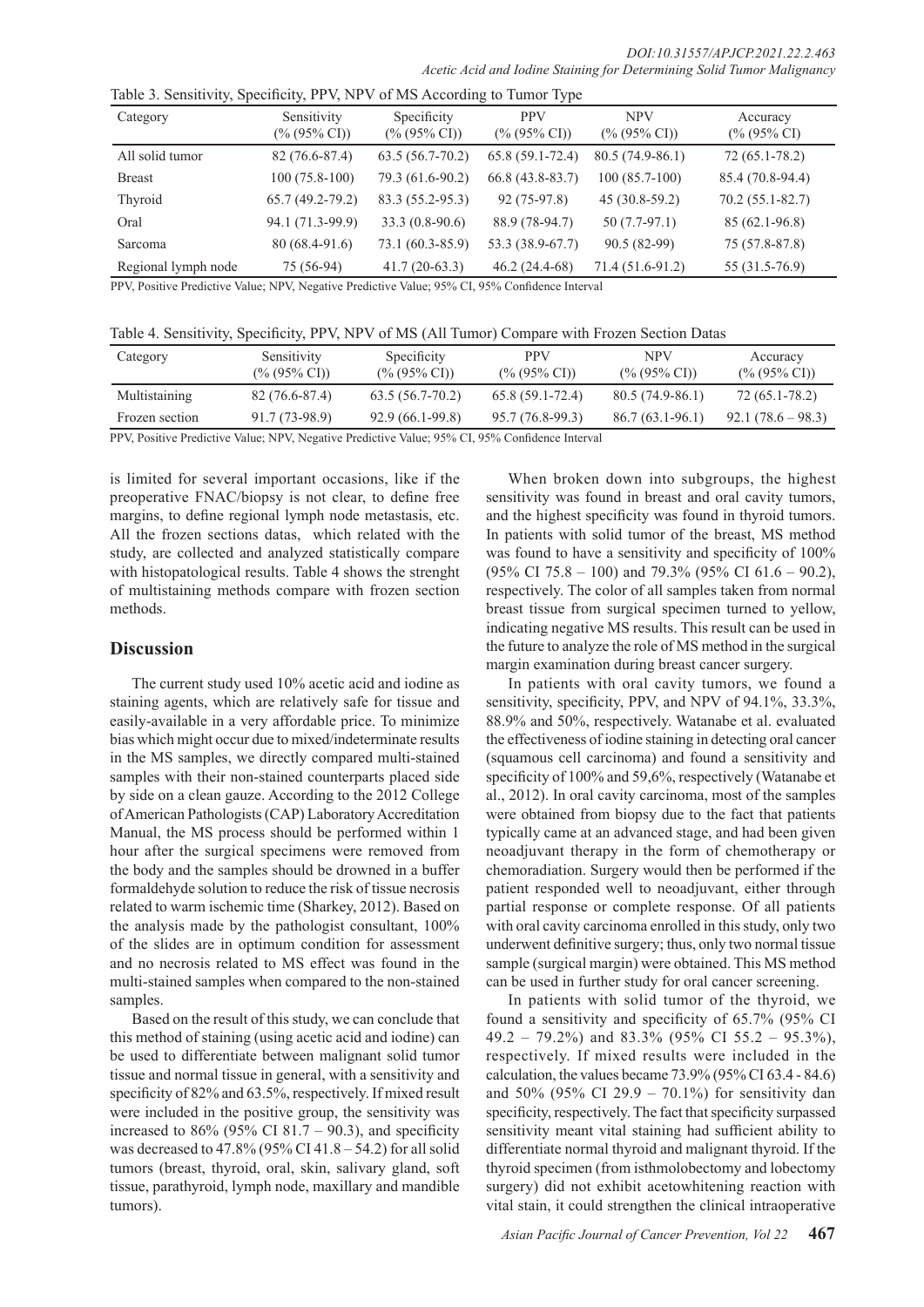#### *Maulina Indah Anugrah Putri et al*

judgment that the particular case is a non-malignancy case. This can be used as a consideration to not performing total thyroidectomy if the contralateral lobe does not appear abnormal.

In cases with primary lymph node metastasis, we found a sensitivity, specificity, PPV, and NPV of 80%, 42.9%, 50%, and 75%, respectively. Calculation of confidence interval was not performed due to the samples being less than 20, as a result of the rarity of lymphoma cases. It is interesting to observe that lymphoma also gave positive acetowhitening result. Meanwhile, in patients with regional lymph node involvement, we found a sensitivity and specificity of 71.4% and 45.5%, respectively. If mixed results were included in the analysis, the total number of samples reached 20, and the confidence interval can be calculated. The sensitivity and specificity then became 75% and 41.7%, respectively. Our analysis was performed on the specimens taken from patient with enlarged regional lymph nodes instead of all patients. Our consideration was that the enlarged lymph nodes were important for histopathologic analysis and for further therapeutic decision for the patients. Based on this result, we can conclude that MS is sensitive enough to detect metastasis to regional lymph node, but not specific enough to rule out metastasis of regional lymph node. Since this MS method has been proven in this study to not interfere with histopathological interpretation, further study can be done to evaluate its use for the detection of regional lymph node metastasis.

In patients with sarcoma, we found a sensitivity and specificity of 60% and 79.8%, respectively. If mixed results were included in the calculation, the values became 80% and 73.1%, respectively. Mixed results predominantly occurred in the sarcoma specimens in the first minute after MS application. However, after 3-5 minutes, the yellowish-brown color faded and acetowhitening became dominant. As a malignant mesenchymal tumor, sarcomas have been known to have an intratumor dendritic cell arranged like a lace. This mature dendritic cell contains fat and glycogen (Subbiah et al., 2018). In relation to vital staining, mixed-stain is likely to be dominant in sarcomas due to iodine binding to glycogen in dendritic cells. However, acetowhitening reaction still occurred in cells obtained from patients with sarcoma (Table 2).

We found in this study that almost all types of cancer cells react to acetic acid and do not react to iodine, underlying the different general biochemical conditions between solid malignant tumor cells and normal tissue. Cancer cells may have different biochemical concentration compared to normal cells or they may not have some of the molecular components which are present in normal cells (Mady and Al-Shihry, 2018).

This study also compare the MS methods to FS, since both of them have intraoperative (fast) results. The sensitivity of FS is 91,7% higher than MS (82%), NPV of FS is 86,7% comparable with MS (80,5%). This is shown that MS methods can be promising to define surgical free margin if the FS is not available. Beside that the MS results are 5-10 times faster than FS results intraoperatively. But this results need further study, spesifically for certain type of malignant tumors.

Warburg, a pioneer of cancer biochemistry, stated that: 1) all cancers experience an increase in the speed of glycolysis; and 2) glycolysis in aerobic conditions (high aerobic glycolysis) occurs due to defects in the cell's respiration system. In observing the Warburg effect, most of cancer cells produce energy with an increase in glycolysis followed by lactic acid fermentation in the cytosol. While in normal cells glycolysis velocity is low, energy is more important than pyruvate oxidation in mitochondria (Alfarouk et al., 2011; Alfarouk et al., 2014). Since iodine binds to intracellular glycogen (Kaczor, 2014), and the majority of cancer cells are glycogen depleted, it stands to reason that iodine cannot exhibit staining effect (IARC, 2017).

Acetic acid has been used for centuries to detect precancerous cervical lesions through acetowhitening reactions, specifically the discoloration of neoplastic lesions to white. Acetic acid is also useful for detecting oral cavity cancer. Some hypotheses related to the occurrence of acetowhitening include the precipitation of core proteins supported by the fact that metaplastic tissue has increased core protein. In addition, cytokeratin expression is hypothesized to have an essential role in the occurrence of acetowhitening. A study conducted by Marina, et al. on the effect of acetic acid on light emission from cells found that precipitation of core cell protein and cytoplasm acted as a cause of acetowhitening in cancer cells, but the effect was stronger on the nucleus. Protein in nucleus of cancer cells being higher than normal cells is related to high rate of mitosis in cancer cells. Thus, the effect of protein precipitation by acetic acid is more pronounced on cancer cells (Marina, 2012).

Based on the results of the current study, we try to predict malignant cell structure that reacted with acetic acid. Some of the cell structure commonly used for immunohistochemistry include, among others, cytokeratin, vimentin, desmin, laminin, neurofilament, and s100. However, the suspected mutated gene is KRAS, due to the fact that its generally appears (85%) in malignant solid tumor (Calaf and Abarca-Quinones, 2016). Biomolecular research is needed to prove this hypothesis.

This is a baseline study to screen general solid tumor reaction to MS method using 10% acetic acid and iodine. Surprisingly, many solid tumors gave positive results and normal tissue samples from surgical margin/specimen gave negative results. Limitations of this study are some solid tumor are rare, like parathyroid tumor, salivary gland tumor, maxilla/mandible bone tumor, and skin cancer. Other limitation is lack of previous researches for comparison to this study since this method are generally used for cervical cancer screening or oral cancer screening. Further studies for the role of MS in screening or in gross examination of surgical margin can be done specifically based on organ/tumor type. We hoped that the results of this study can be used in clinical practice, especially for hospitals in rural areas with no frozen section facilities.

MS provided clear macroscopic (visual) differentiation between malignant and non-malignant tissue but did not interfere with HE staining for microscopic examinations, most likely due to the fact that acetic acid was used in the